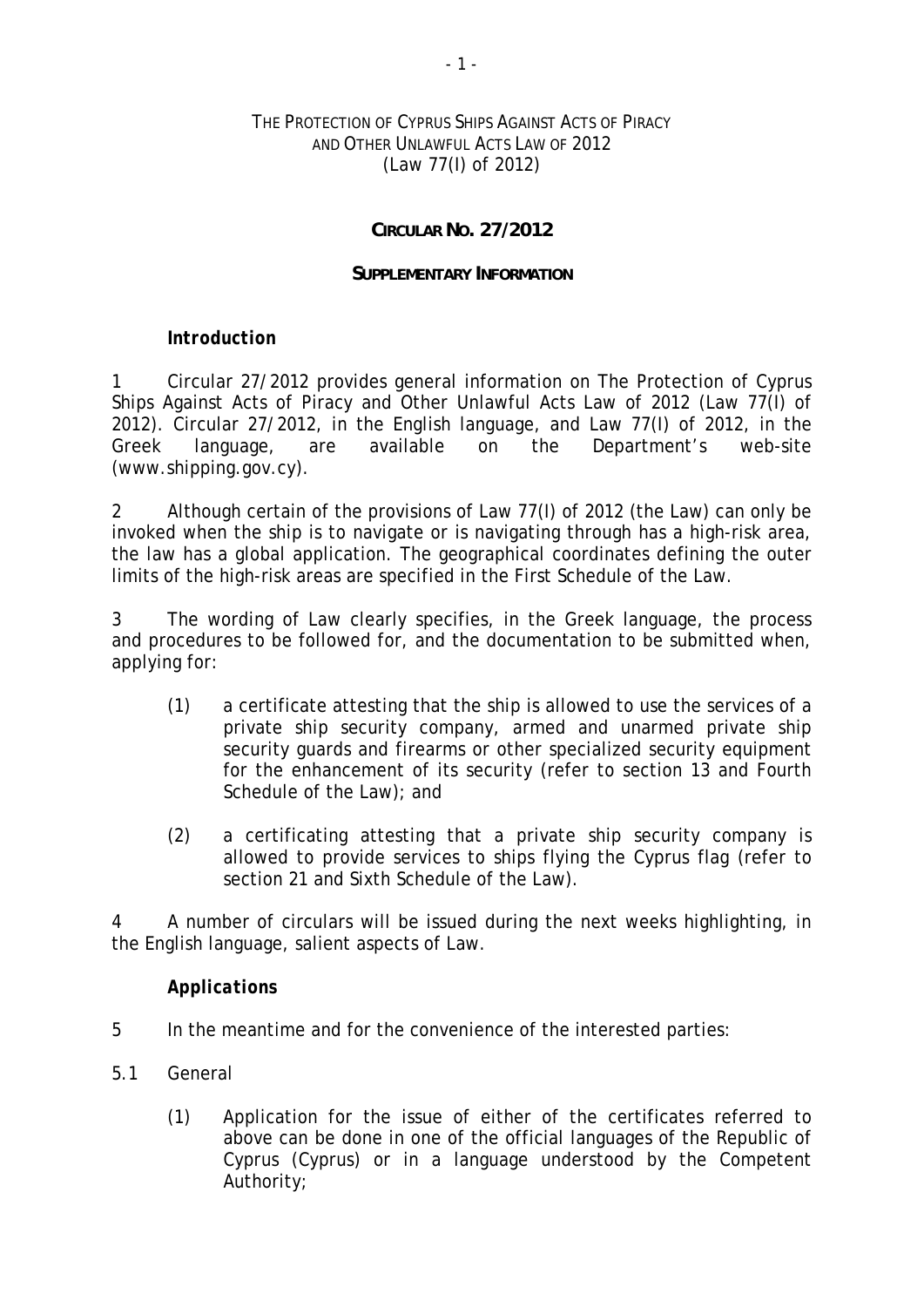- (2) The supporting documentation which is specified in the Fourth and Sixth Schedule of the Law, a provisional unofficial translations of which are attached to this note, should be in one of the official languages of the Cyprus or in a language understood by the Competent Authority;
- (3) The supporting documentation which is not in one of the official languages of the Cyprus or in a language understood by the Competent Authority should be accompanied with official translation into one of the aforesaid languages;
- (4) The English language should be considered as a language understood by the Competent Authority. The Department should be consulted for other languages understood by the Competent Authority;
- (5) All applications should be addressed and sent to:

| In case of hand delivery        | In case of postal delivery      |
|---------------------------------|---------------------------------|
| <b>Acting Director</b>          | <b>Acting Director</b>          |
| Department of Merchant Shipping | Department of Merchant Shipping |
| 1 Kyllinis Street               | P.O.Box 56193                   |
| CY-4007 Mesa Getonia            | CY-3305 Limassol                |
| <b>CYPRUS</b>                   | <b>CYPRUS</b>                   |

- (6) The application should be accompanied by the original and a copy of the supporting documentation;
- (7) In addition to what is set out in the Law, the applications should state the name and contact details (telephone and facsimile number and email address) of the person who is dealing with the matter at the offices of the applicant and, in case of application made by the legal or the authorized representative of the applicant, the name and contact details(telephone and facsimile number and e-mail address) of the person dealing with the matter at the offices of the legal or authorized representative; and
- (8) In accordance with the provisions of the Law all applications and the related documents is considered as confidential. Thus, the applications and the related documentation should be sealed in an envelope which should be clearly marked on the outside "Law 77(I) of 2012".
- 5.2 Applications relating to ships
	- (1) The preferred approach is to submit a separate application for each ship;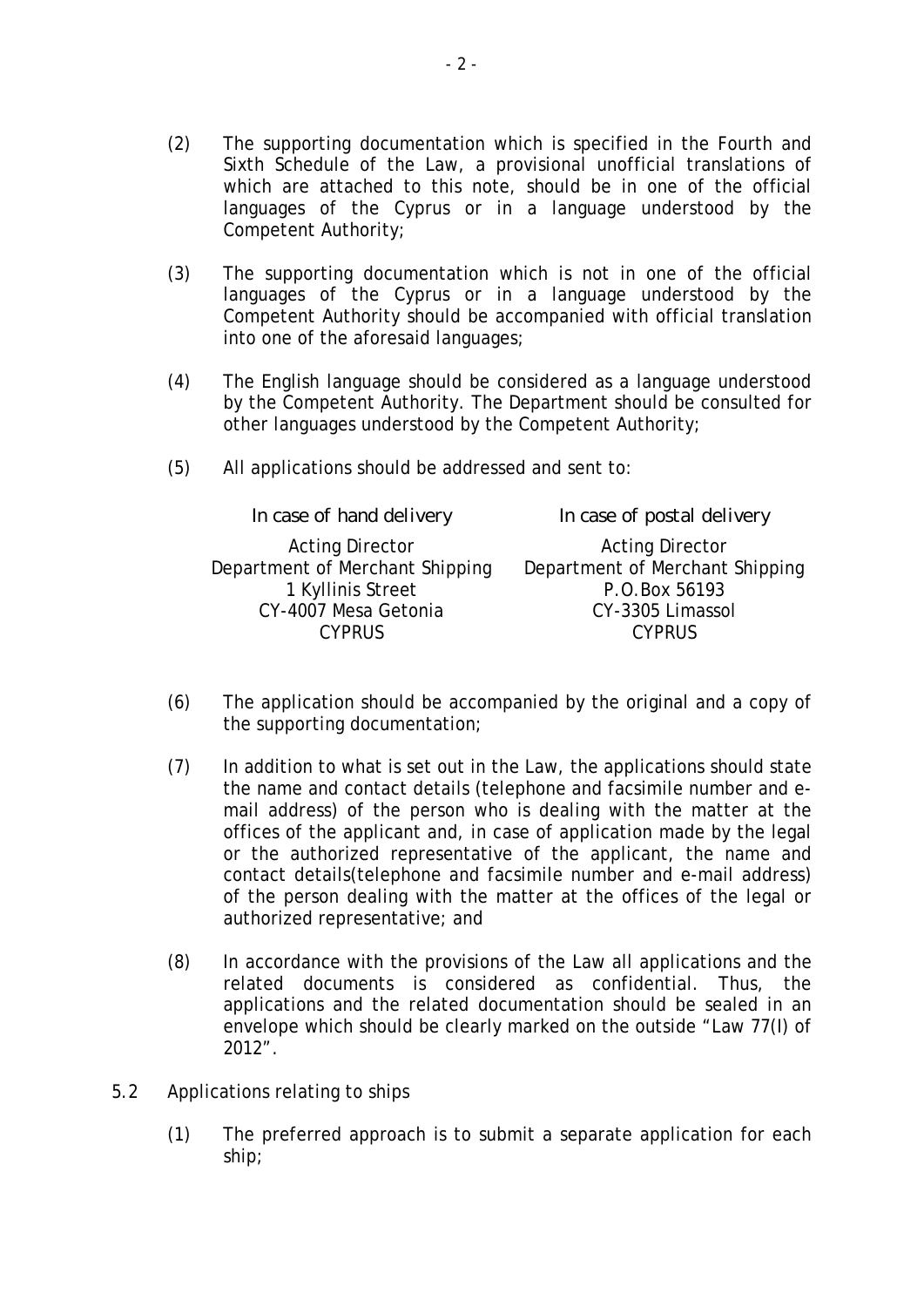- (2) The application may be made by the registered owner or the registered bareboat charterer of the ship or on their behalf by the Company (as defined in SOLAS chapters IX and XI-2 and in the ISM and ISPS Codes) operating the ship or by the legal or authorized representative of anyone of them in Cyprus; and
- (3) In case the applicant is not a legal entity incorporated and existing under the Cyprus laws, then the applicant is required to designate an authorized representative in Cyprus, who may be the same as the authorized representative which has been designated for the purposes of the registration of the ship under the Cyprus flag.
- 5.3 Applications relating to private ship security companies
	- (1) A private ship security company may be a legal entity incorporated and existing under the laws of:
		- (a) the Republic of Cyprus and has its registered office in the Republic, or
		- (b) any other Member State of the European Union and has its registered office, central administration or principal place of business within the European Union and which will appoint and maintain an authorized representative in Cyprus, or
		- (c) any other State, with the permission of the Minister of Communications and Works, and which will appoint and maintain an authorized representative in Cyprus having its place of business in Cyprus; and
	- (2) The application may be made by the private ship security company or by its legal or authorized representative in Cyprus.

# *Payable fees*

6 The Law stipulates that for the consideration of the relevant application the prescribed fee in that respect shall be paid. However, the Law allows, for six months from its entry into force, the levying of fees on a case by case basis. The Department will, upon receipt of an application, advise the applicant of the fees which should be paid for consideration of its application.

## *Further information*

7 All inquiries shall be addressed to the Department of Merchant Shipping as set out in paragraph 5.1(4).

Facsimile messages should be sent to:

+ 375 25 848 200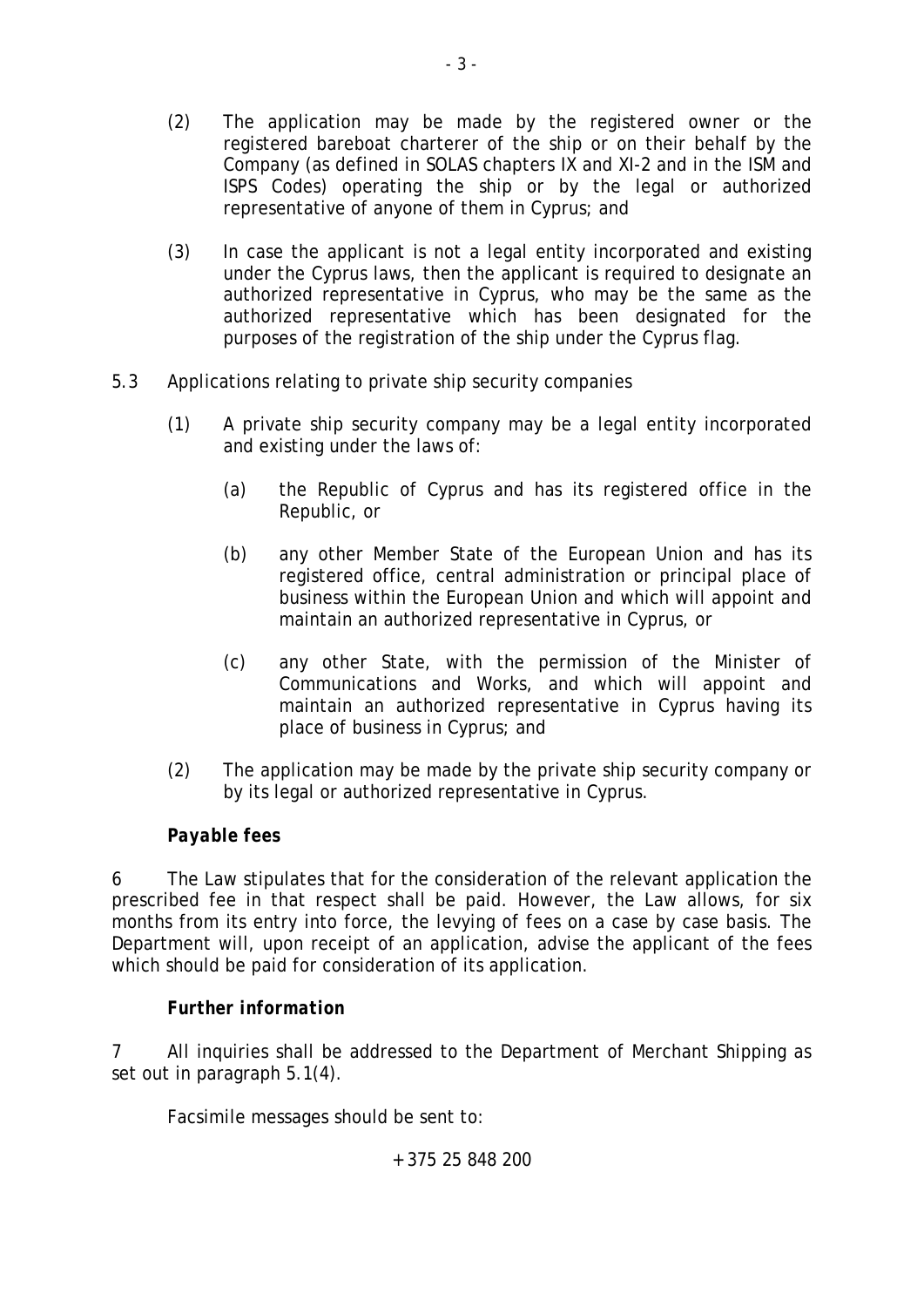Electronic mail messages should be sent to:

maritime.security@dms.mcw.gov.cy

Contact telephone numbers of the officers dealing with related issues:

| George M Demetriades | + 357 25 848 263 |
|----------------------|------------------|
| George Stylianides   | + 357 25 848 283 |
| Aristos Constantinou | + 357 25 848 172 |
| Charalambos Panayi   | + 357 25 848 204 |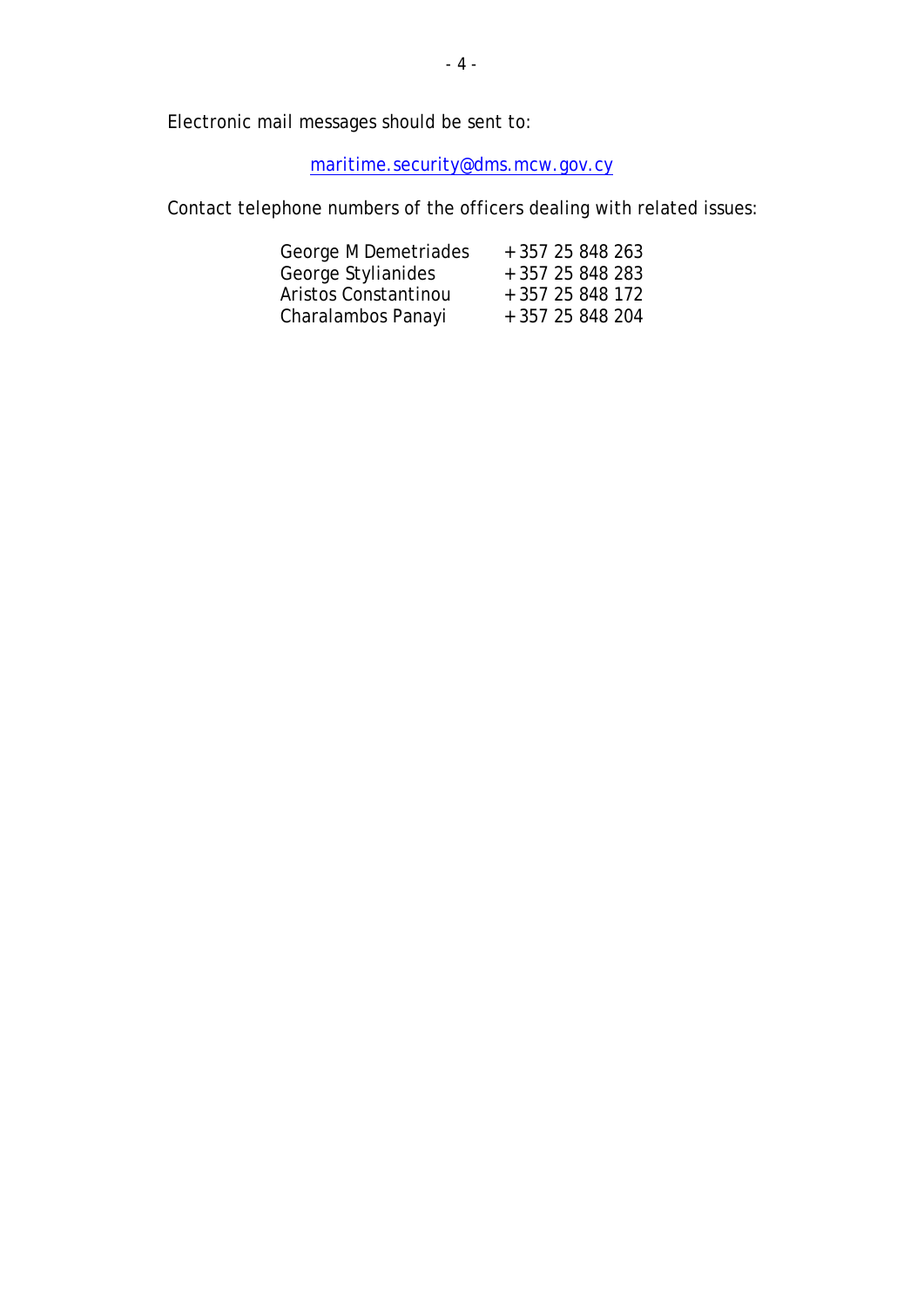### THE PROTECTION OF CYPRUS SHIPS AGAINST ACTS OF PIRACY AND OTHER UNLAWFUL ACTS LAW OF 2012 (Law 77(I) of 2012)

## **FOURTH SCHEDULE**  (provisional unofficial translation)

#### Application for the issue of a certificate allowing the use of a private ship security company {Section 13(2)}

The information to be included in the application and the documents which are required to be submitted with the application are:

- (1) the name, call sign and ship identification number of the ship;
- (2) the name and address of the registered office of the private ship security company;
- (3) the assessment of the risks and a description of security measures which will be implemented by the private ship security company;
- (4) the description of firearms and/or special security equipment to be used;
- (5) the place, port, port facility or sea area, where the embarkation and disembarkation of the private ship security guards is expected to take place and the related dates;
- (6) the place, port, port facility or sea area, where the loading and unloading of the firearms and/or special security equipment is expected to take place and the related dates;
- (7) the description of voyages or the itinerary of the ship; and
- (8) a copy of the written private agreement with the private ship security company which has been signed or the ship's operator has an intent to sign.

Subject to the provisions of the Law, the written private agreement may use the template provided by the GUARDCON standard contract for the employment of security guards on vessels of the Baltic and International Maritime Council (BIMCO), as this template may be amended, and this may include any other duties the ship's operator is contemplating to contract to the private ship security company.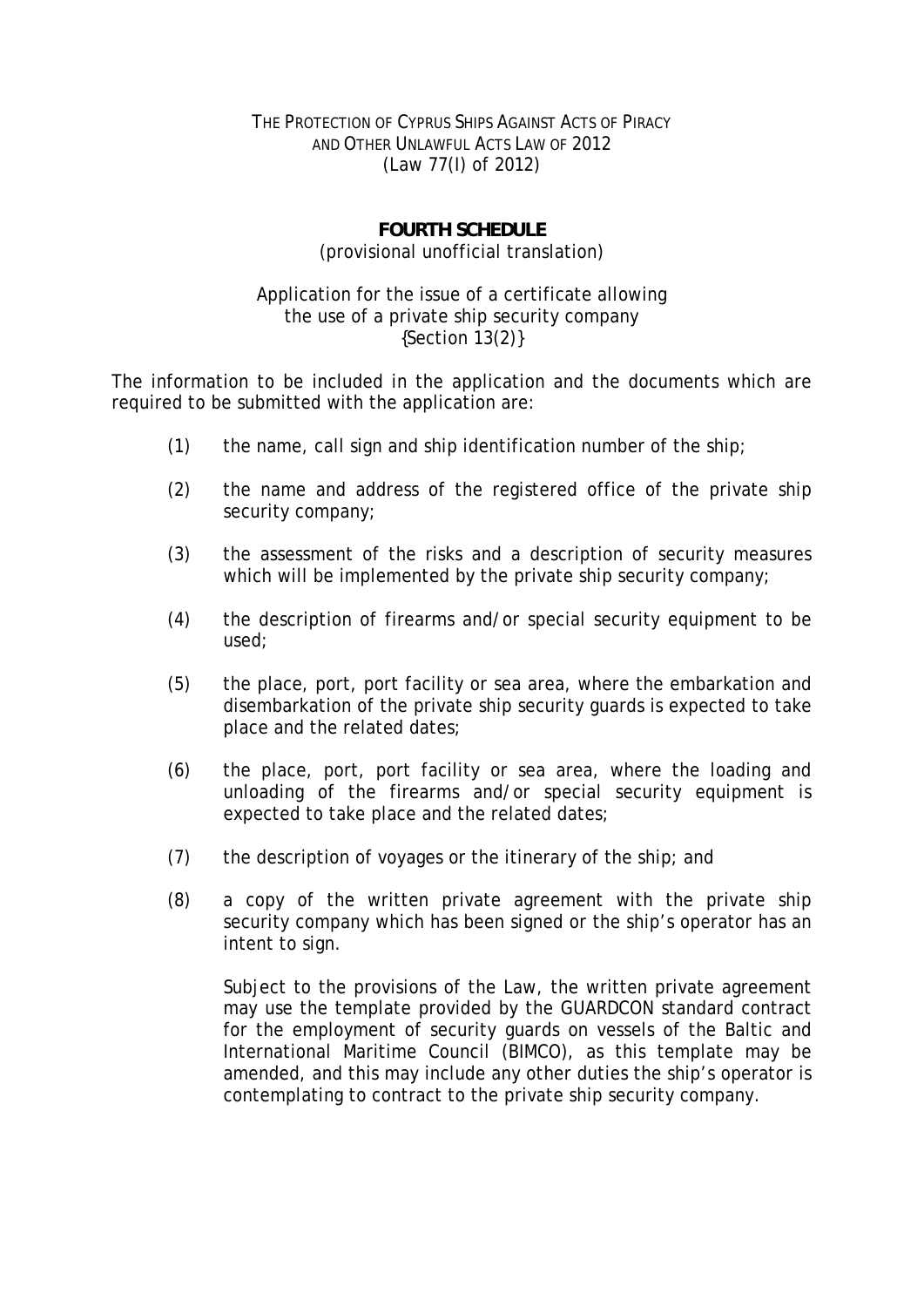### THE PROTECTION OF CYPRUS SHIPS AGAINST ACTS OF PIRACY AND OTHER UNLAWFUL ACTS LAW OF 2012 (Law 77(I) of 2012)

## **SIXTH SCHEDULE**  (provisional unofficial translation)

### Application for the issue of a certificate allowing the provision of services by a private ship security company {Section 21(2)}

The information to be included in the application and the documents which are required to be submitted with the application are:

- (1) the name and address of applicant;
- (2) certificate of incorporation or registration<sup>1</sup>, as a body corporate or partnership, of the legal entity for which application is made;
- (3) certificate of the address of the registered office<sup>2</sup> of the legal entity;
- (4) certificate of shareholders or partners<sup>3</sup> of the legal entity;
- (5) certificate of directors and secretary<sup>4</sup> of the legal entity;
- (6) the name, surname, nationality, identity card or passport or travel document number, work telephone number, usual residence address, academic and/or other qualifications, previous occupations and/or activities and relevant experience of the directors (or partners, in case of partnership), the secretary and of the manager(s) of the legal entity;
- (7) the name, surname, nationality, identity card or passport or travel document number, work telephone number, usual residence address, academic and/or other qualifications, previous occupations and/or activities and relevant experience of the physical person responsible for the legal entity for purposes of this Law;
- (8) the address of the office(s) from where the legal entity is conducting its activities or operations and, for each of such offices, the office

<sup>-</sup>1 Or the related document attesting the incorporation of the legal entity issued by the authorities of the State where the legal entity has been incorporated.

<sup>2</sup> Or the related document attesting the i address of the registered office of the legal entity issued by the authorities of the State where the legal entity has been incorporated.

<sup>3</sup> Or the related document attesting the shareholders or partners of the legal entity issued by the authorities of the State where the legal entity has been incorporated.

<sup>4</sup> Or the related document attesting the directors and secretary of the legal entity issued by the authorities of the State where the legal entity has been incorporated.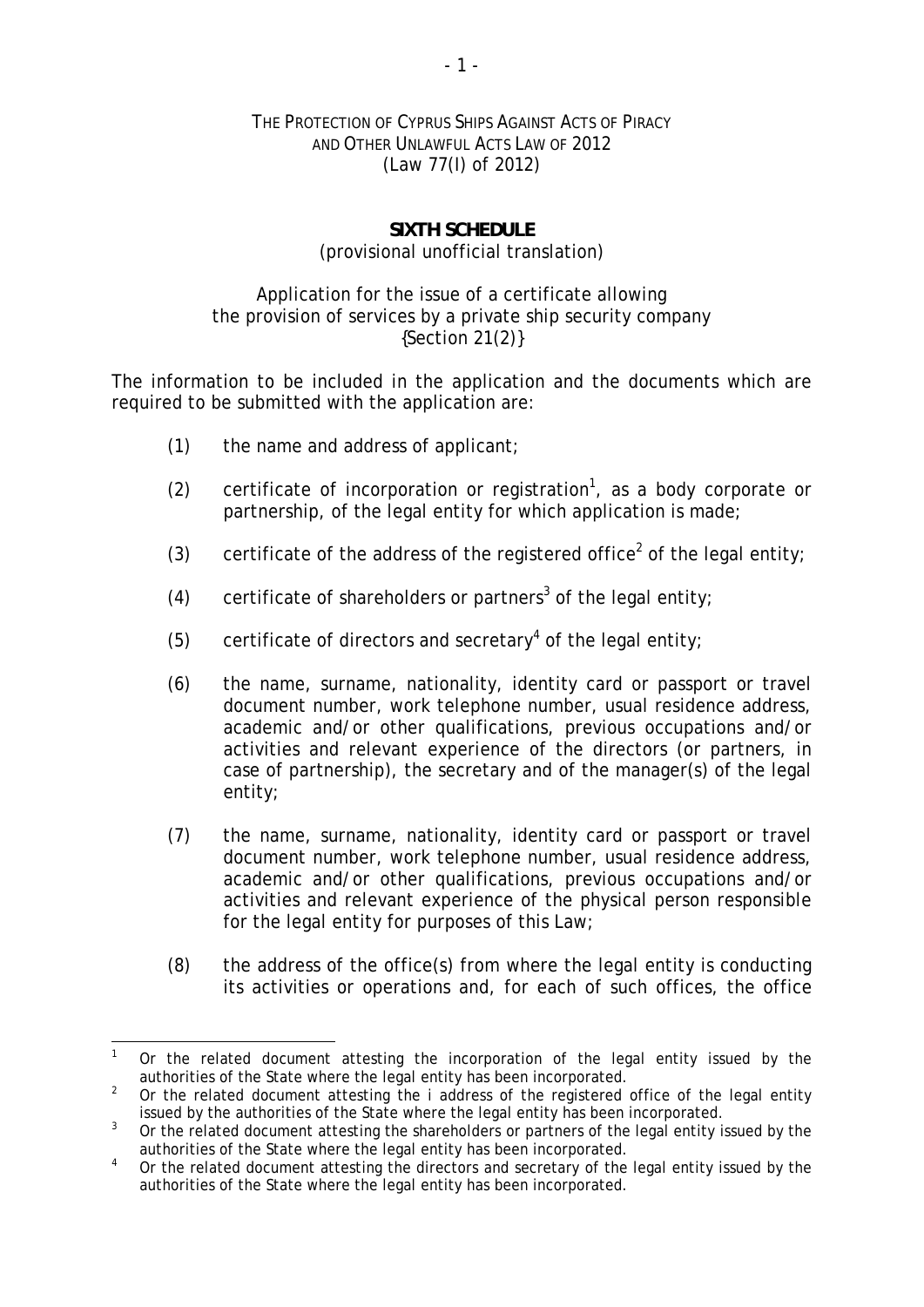business hours, the telephone and facsimile numbers and e-mail address, including those applicable outside office business hours;

- (9) the name, surname, nationality, identity card or passport or travel document number and the title of all persons working for or employed by the legal entity;
- (10) the name, surname, nationality, identity card or passport or travel document number, work telephone number, usual residence address, academic and/or other qualifications, previous occupations and/or activities and relevant experience of the persons employed or working for the legal entity as private ship security guard who may be responsible for carrying out work aboard a ship in relation to the implementation of a written private agreement;
- (11) the description of the activities and services the legal entity provides, its organizational structure and the administrative and supervisory arrangements for the management of the work performed;
- (12) the description of the services the legal entity offers or intends to offer in relation to the provisions of the Law and for which the application is made and the relevant to the services offered types of ships;
- (13) the description<sup>5</sup> of the firearms and/or special security equipment which may be used and their identification and tracing details;
- (14) a declaration<sup>\*</sup> of the applicant or of the legal entity that the legal entity is satisfied and undertakes to ensure that its shareholders or partners, directors, managers, secretary, the person responsible for the legal entity for purposes of the Law, the private ship security guards referred to in subparagraph (10) of this Schedule, and all other persons employed by, or working for, the legal entity do not fall within the provision of section 20(3)(a) of the Law;

<sup>—&</sup>lt;br>5 The type and model of the firearms, including the name of the manufacturer, the country or place of manufacture, the serial number and the year of manufacture (if not part of the serial number), a unique number or alphanumeric code, if available and a reference to the category within the meaning of the Third Schedule of the Law.

<sup>&</sup>lt;sup>6</sup> "*Tracing*" shall mean the systematic tracking of firearms and, where possible, their parts and ammunition from manufacturer to purchaser and/or user for the purpose of assisting their detection and for investigating and analysing illicit manufacturing and illicit trafficking. ×

Section 92 of the Law provides: (1) Declarations required by the Law shall be made before the Competent Authority or a judge or other person entitled to administer oaths, or a consular officer of the Republic.

<sup>(2)</sup> Declarations required by the Law may be made on behalf of a legal entity by the secretary or any other officer of the legal entity authorised by it for the purpose.

However, for legal entities not incorporated under the laws of the Republic of Cyprus, declarations by the secretary is subject to the provisions of the laws of the State where the legal entity has been incorporated.